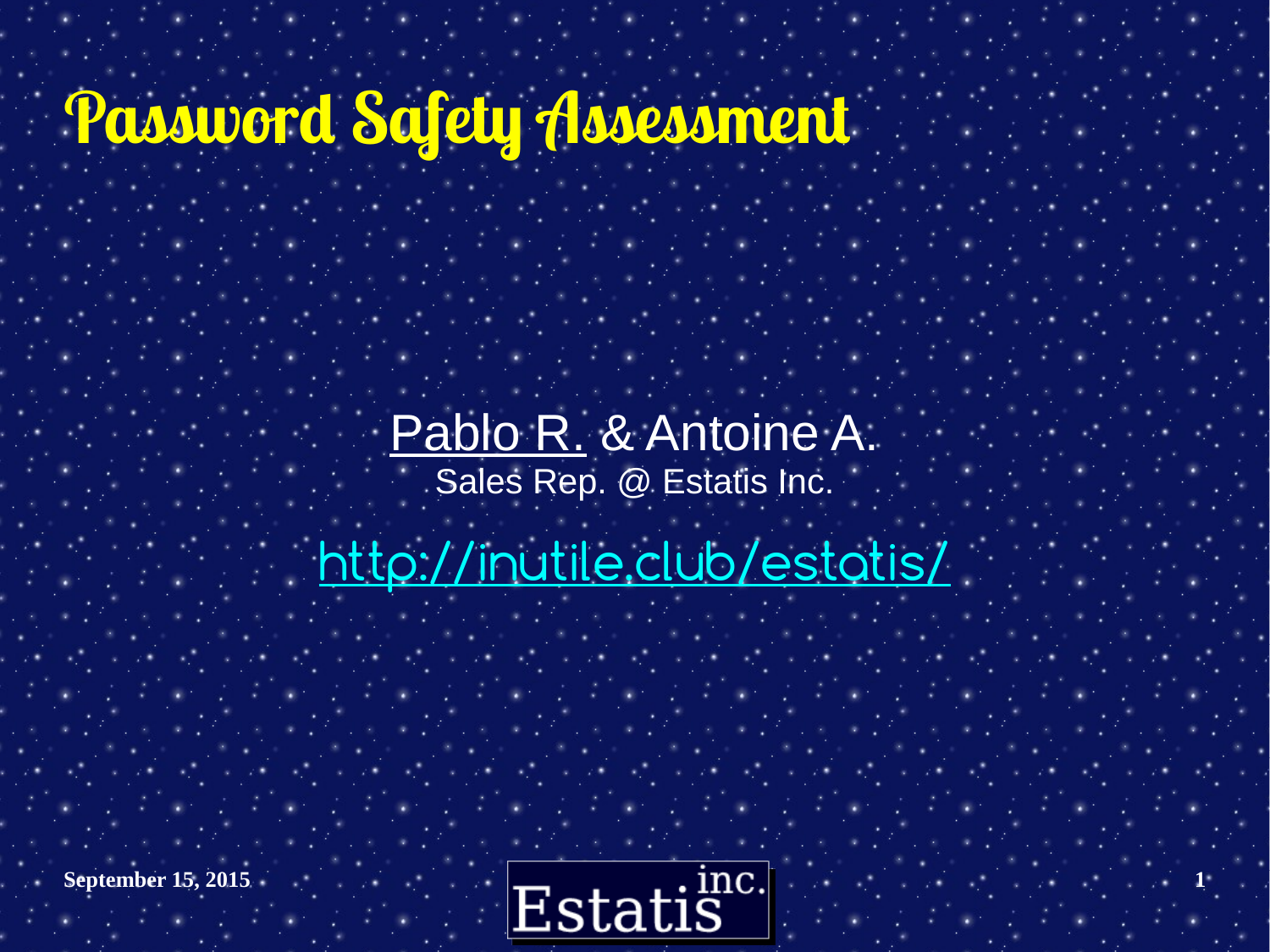#### **Passwords are important**

- Using **secure passwords** is an important step to ensure that your **personal data** and online identity cannot be compromised.
- **Studies show that up to 65% of computer** attacks and security threats online could be prevented by using **strong**, **secure** passwords.

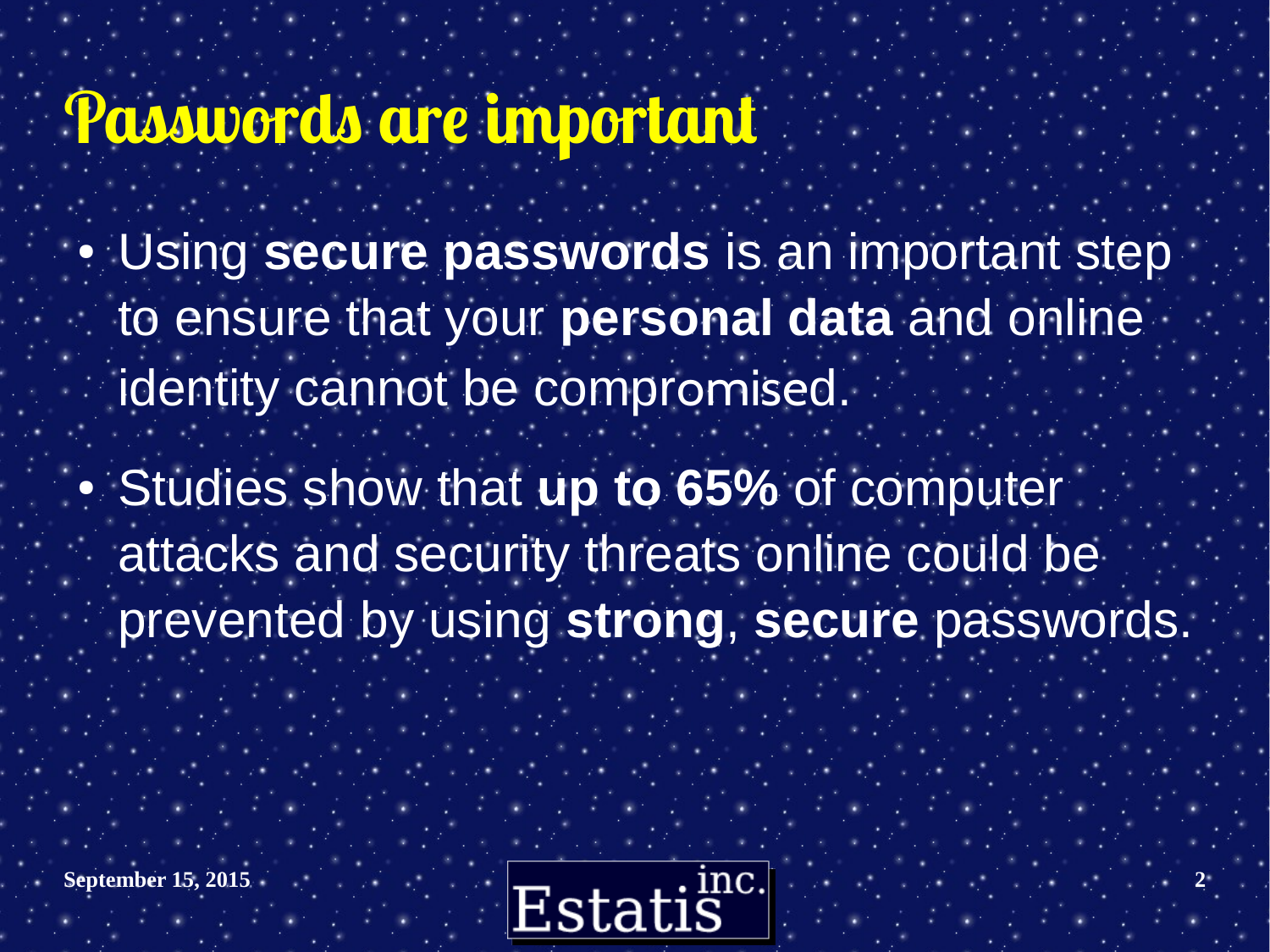### **Password Policies**

- **Password policies are usually complicated.**
- **Example policies** 
	- the use of both upper- and lower-case letters
	- inclusion of one or more numerical digits
	- inclusion of special characters, e.g.  $\omega$ , #, \$ etc.
	- prohibition of use of company name or an abbreviation
- Do such policies **guarantee** secure passwords ?

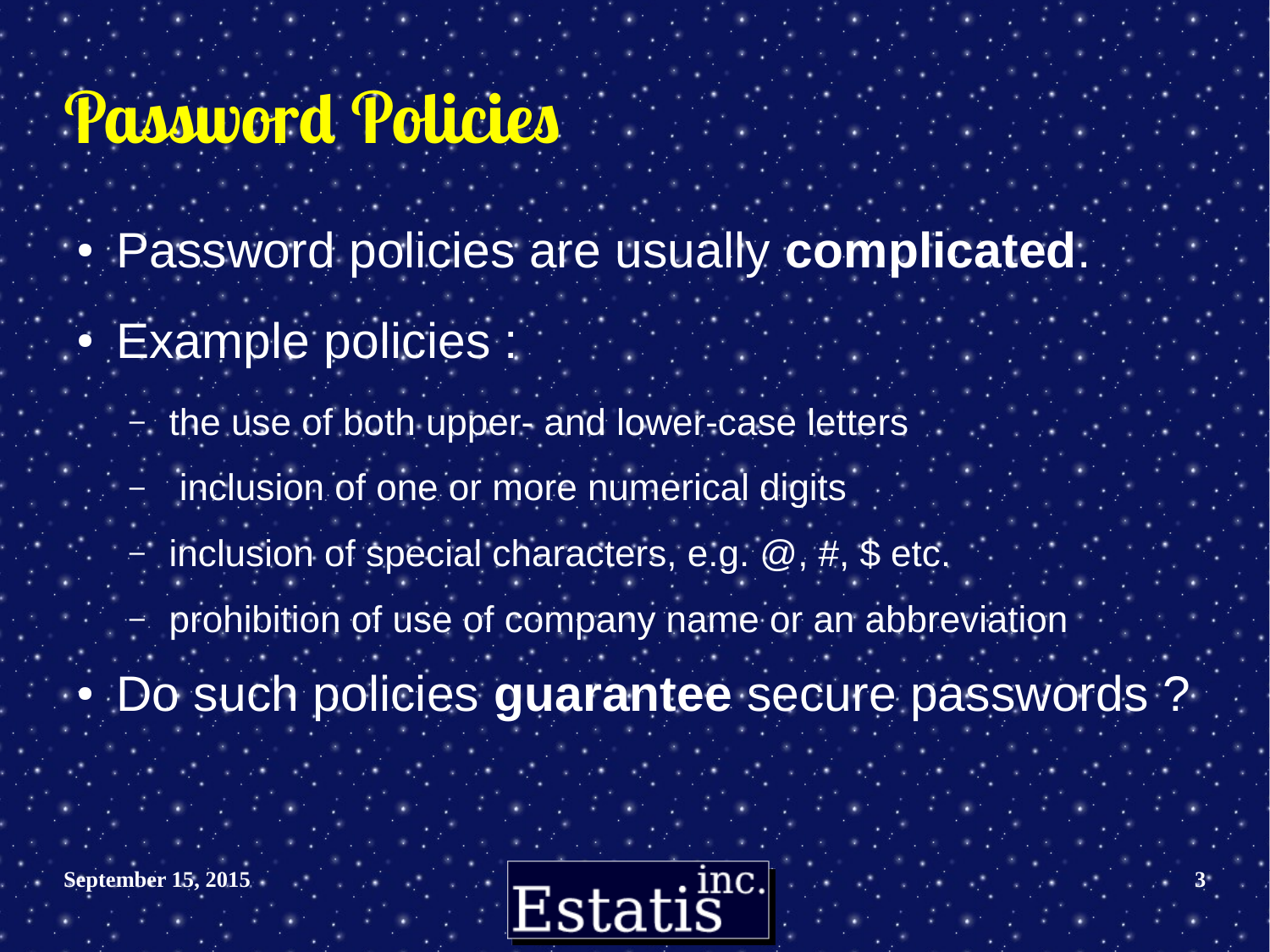# **Security Password Checker**

- **Forget about password policies !**
- **Estatis Password Security Checker** evaluates the **strength** of your current password and offers **suggestions** about possible **attack vectors**.
- **Free online service !** 
	- Live demo